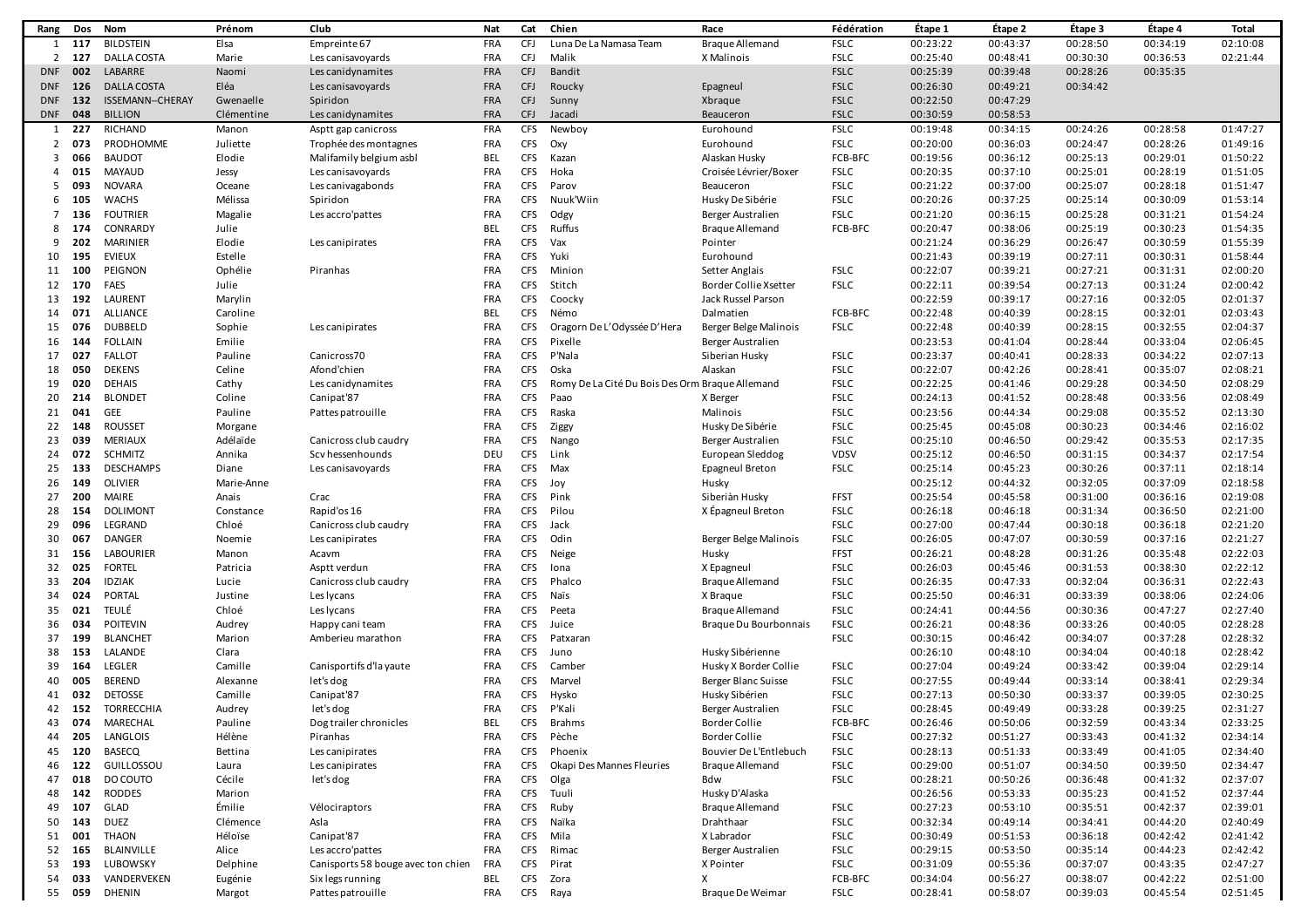| Rang                    | Dos     | Nom                     | Prénom         | Club                               | Nat        | Cat        | Chien                                       | Race                            | Fédération  | Étape 1  | Étape 2  | Étape 3  | Étape 4  | Total    |
|-------------------------|---------|-------------------------|----------------|------------------------------------|------------|------------|---------------------------------------------|---------------------------------|-------------|----------|----------|----------|----------|----------|
| 56                      | 086     | <b>FANNY</b>            | Van Den Broeck |                                    | <b>BEL</b> | <b>CFS</b> | Memphis                                     | <b>Braque Allemand</b>          | <b>FBMC</b> | 00:32:00 | 00:56:03 | 00:39:09 | 00:44:42 | 02:51:54 |
| 57                      | 016     | COLOMBEL                | Célia          | Pattes patrouille                  | <b>FRA</b> | <b>CFS</b> | Modjo                                       | Berger Australien               | <b>FSLC</b> | 00:32:29 | 00:58:42 | 00:38:17 | 00:47:28 | 02:56:56 |
| 58                      | 171     | <b>DEVISMES</b>         | Sarah          | Happy cani team                    | <b>FRA</b> | <b>CFS</b> | Phénix                                      | Chien Loup Tchécoslovaque: FSLC |             | 00:35:08 | 01:02:21 | 00:41:02 | 00:48:24 | 03:06:55 |
| 59                      | 081     | <b>DEBATTY</b>          | Julie          |                                    | <b>BEL</b> | <b>CFS</b> | O. Cartouche                                | Border-Collie                   | FCB-BFC     | 00:33:10 | 01:08:43 | 00:45:40 | 00:51:14 | 03:18:47 |
| 60                      | 095     | GLIERE                  | Anais          | Les canisavoyards                  | <b>FRA</b> | <b>CFS</b> | Laïka                                       |                                 | <b>FSLC</b> | 00:47:10 | 01:25:30 | 00:56:49 | 01:08:30 | 04:17:59 |
| <b>DNF</b>              | 124     | <b>DORADO</b>           | Célia          | Canicross 83                       | <b>FRA</b> | <b>CFS</b> | Jagger                                      | Labrador                        | <b>FSLC</b> | 00:24:31 | 00:59:43 | 00:27:12 | 00:31:51 |          |
| <b>DNF</b>              | 197     | LEONARDUZZI             | Anouk          |                                    | <b>FRA</b> | <b>CFS</b> | Nunca                                       | Tervueren                       |             | 00:25:00 | 00:36:46 | 00:26:45 | 00:29:44 |          |
| <b>DNF</b>              | 003     | <b>DUEZ</b>             | Mathilde       | Asla                               | <b>FRA</b> | <b>CFS</b> | Orna                                        | Eurohound                       | <b>FSLC</b> | 00:21:04 | 00:40:07 | 00:38:22 | 00:25:04 |          |
| <b>DNF</b>              | 225     | <b>JANOT</b>            | Julia          |                                    | <b>BEL</b> | <b>CFS</b> | Sawyer                                      | Malinois                        | FCB-BFC     | 00:27:54 | 00:54:51 | 00:39:55 | 00:42:54 |          |
| <b>DNF</b>              | 052     | <b>TIMMERMANS</b>       | Megan          |                                    | <b>BEL</b> | <b>CFS</b> | Ohana                                       | X Berger Blanc Suisse           | FCB-BFC     | 00:31:20 | 00:59:41 | 00:38:16 | 00:44:13 |          |
| <b>DNF</b>              | 222     | <b>COLASSE</b>          | Géraldine      |                                    | <b>BEL</b> | CFS        | Misstache                                   | Dalmatien                       | FCB-BFC     | 00:32:43 | 00:54:54 | 00:36:44 | 00:49:55 |          |
| <b>DNF</b>              | 070     | <b>DI FELICE</b>        | Sarah          | Dog trailer chronicles             | <b>BEL</b> | CFS        | O'Ross Des Gladiateurs De L'Est             | Rottweiler                      | FCB-BFC     | 00:36:30 | 01:08:15 | 00:36:48 | 00:56:36 |          |
| <b>DNF</b>              | 166     | <b>BORCY</b>            | Gaëlle         | Dog trailer chronicles             | <b>BEL</b> | CFS        | Melle                                       | <b>Border Collie</b>            | FCB-BFC     | 00:36:01 | 01:04:56 | 00:46:43 | 00:55:58 |          |
| <b>DNF</b>              | 161     | <b>NOVELLAN</b>         | Marine         | Les givrés du mont-blanc           | <b>FRA</b> | <b>CFS</b> | Oxy                                         | X Malinois                      | <b>FFST</b> | 00:24:37 | 00:44:52 | 00:31:01 |          |          |
| <b>DNF</b>              | 187     | <b>BELIN</b>            | Camille        | Les canidijonctés                  | <b>FRA</b> | CFS        | Hayce                                       | X Terrier                       | <b>FSLC</b> | 00:26:39 |          | 00:31:28 | 00:39:08 |          |
| <b>DNF</b>              | 223     | <b>DE SCHEPPER</b>      | Stéphanie      | Malifamily belgium asbl            | <b>BEL</b> | <b>CFS</b> | Tarka                                       | Berger Belge Malinois           | FCB-BFC     | 00:26:42 |          | 00:39:53 | 00:40:43 |          |
| <b>DNF</b>              | 104     | <b>ROOSEN</b>           | Melissa        | Malifamily belgium asbl            | <b>BEL</b> | <b>CFS</b> | Vaya                                        | Malinois                        | FCB-BFC     | 00:31:53 |          | 00:39:57 | 00:46:29 |          |
| <b>DNF</b>              | 184     | <b>BOOS</b>             | Carole         | Ctni canicross                     | <b>FRA</b> | <b>CFS</b> | Cookie                                      | Croisé Braque Allemand          | <b>FSLC</b> | 00:31:44 | 01:00:31 | 00:39:11 |          |          |
| <b>DNF</b>              | 077     | CADENE-SCHULIK          | Laurène        | Spiridon                           | <b>FRA</b> | <b>CFS</b> | Whynot                                      | Alaskan                         | <b>FSLC</b> | 00:22:16 | 00:42:46 |          |          |          |
| <b>DNF</b>              | 229     | <b>GUILHON</b>          | Harmonie       | Canicross 30                       | <b>FRA</b> | <b>CFS</b> | Nimbus                                      | <b>Border Collie</b>            | <b>FSLC</b> |          |          | 00:33:20 | 00:36:39 |          |
| <b>DNF</b>              | 226     | <b>JANOT</b>            | Julia          |                                    | <b>BEL</b> | <b>CFS</b> | Willow                                      | Berger Blanc                    | FCB-BFC     |          | 00:54:52 | 00:39:55 |          |          |
| <b>DNF</b>              | 087     | ASPESANI                | Delphine       | Les canidijonctés                  | <b>FRA</b> | <b>CFS</b> | Luna                                        | Chien Loup Tchèque              | <b>FSLC</b> | 00:50:32 | Abandon  | Abandon  | 00:46:57 |          |
| <b>DNF</b>              | 176     | <b>BORDESSOULES</b>     | Morgane        | Les canidijonctés                  | <b>FRA</b> | <b>CFS</b> | Penka Lenka Boy                             | <b>Braque Allemand</b>          | <b>FSLC</b> | 00:36:34 |          |          | 00:46:58 |          |
| <b>DNF</b>              | 089     | YERLY                   | Lolita         | A.s.c.c                            | <b>FRA</b> | <b>CFS</b> | Nanouk                                      | <b>Border Collie</b>            | <b>FSLC</b> | 00:32:04 | 01:07:08 |          |          |          |
| <b>DNF</b>              | 217     | LARROCHE                | Marlee         |                                    | <b>FRA</b> | CFS        | Lumee                                       | Lévrier Espagnol                |             | 00:25:00 | Abandon  |          |          |          |
| <b>DNF</b>              | 234     | <b>PARIS</b>            | Rebecca        | Dog'ing jura                       | <b>FRA</b> | <b>CFS</b> | Waylie                                      | Berger Australien               | <b>FSLC</b> | 00:28:16 |          |          |          |          |
| <b>DNF</b>              | 058     | <b>TARNAT</b>           | Morgane        | Happy cani team                    | <b>FRA</b> | <b>CFS</b> | Jingle                                      | Berger Allemand Malinois        | <b>FSLC</b> | 00:39:12 |          |          |          |          |
| <b>DNF</b>              | 150     | <b>MICHEL</b>           | Caroline       | Nanook                             | <b>FRA</b> | <b>CFS</b> | Everest                                     | Husky                           | <b>FSLC</b> | Abandon  |          |          |          |          |
| 1                       | 044     | <b>HOOG MØLLER</b>      | Charlotte      | Les canidynamites                  | FRA        | CFV1       | Gaby                                        | Eurohound                       | <b>FSLC</b> | 00:20:55 | 00:37:47 | 00:25:47 | 00:30:01 | 01:54:30 |
| $\overline{2}$          | 175     | CANIN                   | Hélène         |                                    | <b>FRA</b> |            | CFV1 Katmai                                 | Alaskan                         |             | 00:22:53 | 00:40:37 | 00:27:46 | 00:33:22 | 02:04:38 |
| 3                       | 155     | <b>LABOURIER</b>        | Isabelle       | Acavm                              | FRA        |            | CFV1 Perle                                  | Husky                           | <b>FFST</b> | 00:23:38 | 00:43:37 | 00:28:28 | 00:33:47 | 02:09:30 |
| 4                       | 172     | <b>GIUDICELLI</b>       | Pascale        | Digue dingues dog                  | FRA        | CFV1       | Nyak                                        | Husky                           | FFST        | 00:24:43 | 00:44:04 | 00:29:55 | 00:36:28 | 02:15:10 |
| 5                       | 028     | <b>HAMARD</b>           | Cécile         | Asptt verdun                       | <b>FRA</b> | CFV1       | Orval                                       | Croisee                         | <b>FSLC</b> | 00:24:53 | 00:44:17 | 00:30:58 | 00:35:50 | 02:15:58 |
| 6                       | 210     | ARCIGNI                 | Olivia         | let's dog                          | <b>FRA</b> | CFV1       | Simba                                       | Husky De Sibérie                | <b>FSLC</b> | 00:27:39 | 00:46:48 | 00:33:24 | 00:38:29 | 02:26:20 |
| 7                       | 055     | SEGUIN                  | Vanessa        | Les canidijonctés                  | <b>FRA</b> | CFV1 Figo  |                                             | Pointer                         | <b>FSLC</b> | 00:27:36 | 00:48:51 | 00:33:03 | 00:38:13 | 02:27:43 |
| 8                       | 189     | <b>MOSTER</b>           | Yvonne         | Rssv                               | DEL        | CFV1       | Line                                        |                                 | <b>VDSV</b> | 00:26:28 | 00:49:27 | 00:33:36 | 00:39:54 | 02:29:25 |
| 9                       | 125     | DALLA COSTA             | Virginie       | Les canisavoyards                  | <b>FRA</b> | CFV1       | Pacco                                       | X Golden Retriever              | <b>FSLC</b> | 00:26:54 | 00:49:14 | 00:33:59 | 00:40:25 | 02:30:32 |
| 10                      | 116     | <b>BILDSTEIN</b>        | Audrey         | Empreinte 67                       | <b>FRA</b> | CFV1       | Merida                                      | <b>Braque Allemand</b>          | <b>FSLC</b> | 00:27:11 | 00:50:39 | 00:35:27 | 00:42:30 | 02:35:47 |
| 11                      | 094     | <b>MANDON</b>           | Alexandra      | Canipat'87                         | <b>FRA</b> | CFV1 Olie  |                                             | Braque X Epagneul               | <b>FSLC</b> | 00:29:03 | 00:51:14 | 00:34:27 | 00:41:15 | 02:35:59 |
| 12                      | 147     | FRAYSSE                 | Marie          | Les crocs côtiers                  | <b>FRA</b> | CFV1       | Rita                                        | <b>Bull Terrier Miniature</b>   | <b>FSLC</b> | 00:29:13 | 00:54:12 | 00:35:28 | 00:42:32 | 02:41:25 |
| 13                      | 123     | DELEPLANCQUE            | Virginie       | Les canisavoyards                  | <b>FRA</b> | CFV1       | Noor                                        | Berger Belge Tervueren          | <b>FSLC</b> | 00:29:32 | 00:53:22 | 00:36:04 | 00:44:17 | 02:43:15 |
| 14                      | 179     | DELEPLANCOUE            | Aurore         | Les canisavoyards                  | <b>FRA</b> | CFV1       | Izabo                                       | Berger Belge Tervueren          | <b>FSLC</b> | 00:30:04 | 00:53:33 | 00:36:04 | 00:43:49 | 02:43:30 |
| 15                      | 063     | <b>FRAXE</b>            | Adele          | Asptt verdun                       | <b>FRA</b> | CFV1       | Nano                                        | Berger Belge Tervueren          | <b>FSLC</b> | 00:28:16 | 00:52:55 | 00:38:20 | 00:47:52 | 02:47:23 |
| 16                      | 138     | <b>TRAVICHON</b>        | Segolene       | Les crocs côtiers                  | FRA        | CFV1       | Lubka                                       | Esd                             | <b>FSLC</b> | 00:31:35 | 00:56:03 | 00:36:46 | 00:44:41 | 02:49:05 |
| 17                      | 022     | <b>BILLION</b>          | Sophie         | Les canidynamites                  | <b>FRA</b> | CFV1       | Jywelle Des Bergers Du Franc Reg: Beauceron |                                 | <b>FSLC</b> | 00:30:06 | 00:55:51 | 00:38:55 | 00:44:51 | 02:49:43 |
| 18                      | 080     | <b>BELLIER</b>          | Delphine       | A'croc dog 14 canicross            | FRA        | CFV1       | Ouba                                        | St Bernard Croisé Border        | <b>FSLC</b> | 00:29:31 | 01:02:39 | 00:38:44 | 00:44:56 | 02:55:50 |
| 19                      | 031     | SORET                   | Annabelle      | A.s.c.c                            | <b>FRA</b> | CFV1       | Jehna Du Clos D'Ivan                        | Berger Belge Malinois           | <b>FSLC</b> | 00:32:30 | 01:01:54 | 00:40:10 | 00:49:24 | 03:03:58 |
| 20                      | 209     | ARCHETTI                | Gaelle         | Les canisavoyards                  | <b>FRA</b> | CFV1       | Helsy                                       | <b>Border Collie</b>            | <b>FSLC</b> | 00:34:23 | 01:03:38 | 00:42:26 | 00:51:21 | 03:11:48 |
|                         |         | 21 151 GROSS            | Diana          | Rssv                               | DEU        | CFV1 Bo    |                                             | European Hound                  | <b>VDSV</b> | 00:36:09 | 01:08:04 | 00:42:10 | 00:54:16 | 03:20:39 |
|                         |         | 22 011 VILLAIN          | Gwenaelle      | Les truffes sportives              | FRA        |            | CFV1 Lubie Du Paradis Des Edelweiss         | Braque D'Auvergne               | <b>FSLC</b> | 00:36:37 | 01:05:55 | 00:46:14 | 00:53:44 | 03:22:30 |
| <b>DNF</b>              | 049     | <b>JACQUEROUX</b>       | Muriel         | Au coeur du canisport 69           | <b>FRA</b> |            | CFV1 Looky                                  | <b>Border Collie</b>            | <b>FSLC</b> | 00:32:29 |          | 00:39:26 | 00:46:07 |          |
| 1                       | 177     | RIFF                    | Elisabeth      | Spiridon                           | FRA        |            | CFV2 Eagle                                  | Siberian Husky                  | <b>FSLC</b> | 00:23:04 | 00:41:16 | 00:27:47 | 00:33:07 | 02:05:14 |
|                         | $2$ 232 | <b>BRUNET-TROISGROS</b> | Séverine       | Dog'ing jura                       | FRA        |            | CFV2 Guimli                                 | Beauceron/Border Collie         | <b>FSLC</b> | 00:23:55 | 00:44:00 | 00:30:27 | 00:34:41 | 02:13:03 |
| $\overline{\mathbf{3}}$ | 023     | <b>FILLETTE</b>         | Christine      | Association canisportive de la lys | FRA        |            | CFV2 Reglisse                               | Esd                             | <b>FSLC</b> | 00:24:24 | 00:47:11 | 00:31:35 | 00:38:46 | 02:21:56 |
| 4                       | 078     | <b>IMBERT</b>           | Sandrine       | Les canidynamites                  | FRA        |            | CFV2 Rudy De La Namasa Team                 | <b>Braque Allemand</b>          | <b>FSLC</b> | 00:26:12 | 00:49:23 | 00:33:40 | 00:43:00 | 02:32:15 |
|                         | $5$ 213 | ADAMS                   | Sabine         | Nordic dog's & friends             | <b>BEL</b> | CFV2 Naya  |                                             | Croisé                          | FCB-BFC     | 00:28:14 | 00:52:37 | 00:35:51 | 00:41:56 | 02:38:38 |
| 6                       | 056     | <b>COUSIN</b>           | Séverine       | Afond'chien                        | FRA        | CFV2 Sky   |                                             | Greyster                        | <b>FSLC</b> | 00:29:30 | 00:53:35 | 00:35:40 | 00:42:32 | 02:41:17 |
| 7                       | 046     | <b>TOUSSAINT</b>        | Annick         | Pattes patrouille                  | FRA        |            | CFV2 Laska                                  | Husky                           | <b>FSLC</b> | 00:29:29 | 00:58:36 | 00:38:40 | 00:47:53 | 02:54:38 |
| 8                       | 108     | DEBIERRE                | Christelle     | Canicross70                        | FRA        | CFV2 Lola  |                                             | <b>Border Collie</b>            | <b>FSLC</b> | 00:31:45 | 00:58:53 | 00:39:43 | 00:46:17 | 02:56:38 |
| 9                       | 111     | <b>HERMET</b>           | Hélène         | Foxes spirit canicross             | FRA        |            | CFV2 Magic Black                            | Berger De Beauce                | <b>FSLC</b> | 00:31:51 | 00:57:37 | 00:39:20 | 00:48:44 | 02:57:32 |
| 10                      | 099     | <b>MORISSE</b>          | Stéphanie      | Piranhas                           | <b>FRA</b> | CFV2 Loka  |                                             | <b>Border Collie</b>            | <b>FSLC</b> | 00:32:06 | 00:59:41 | 00:40:04 | 00:46:00 | 02:57:51 |
|                         |         |                         |                |                                    |            |            |                                             |                                 |             |          |          |          |          |          |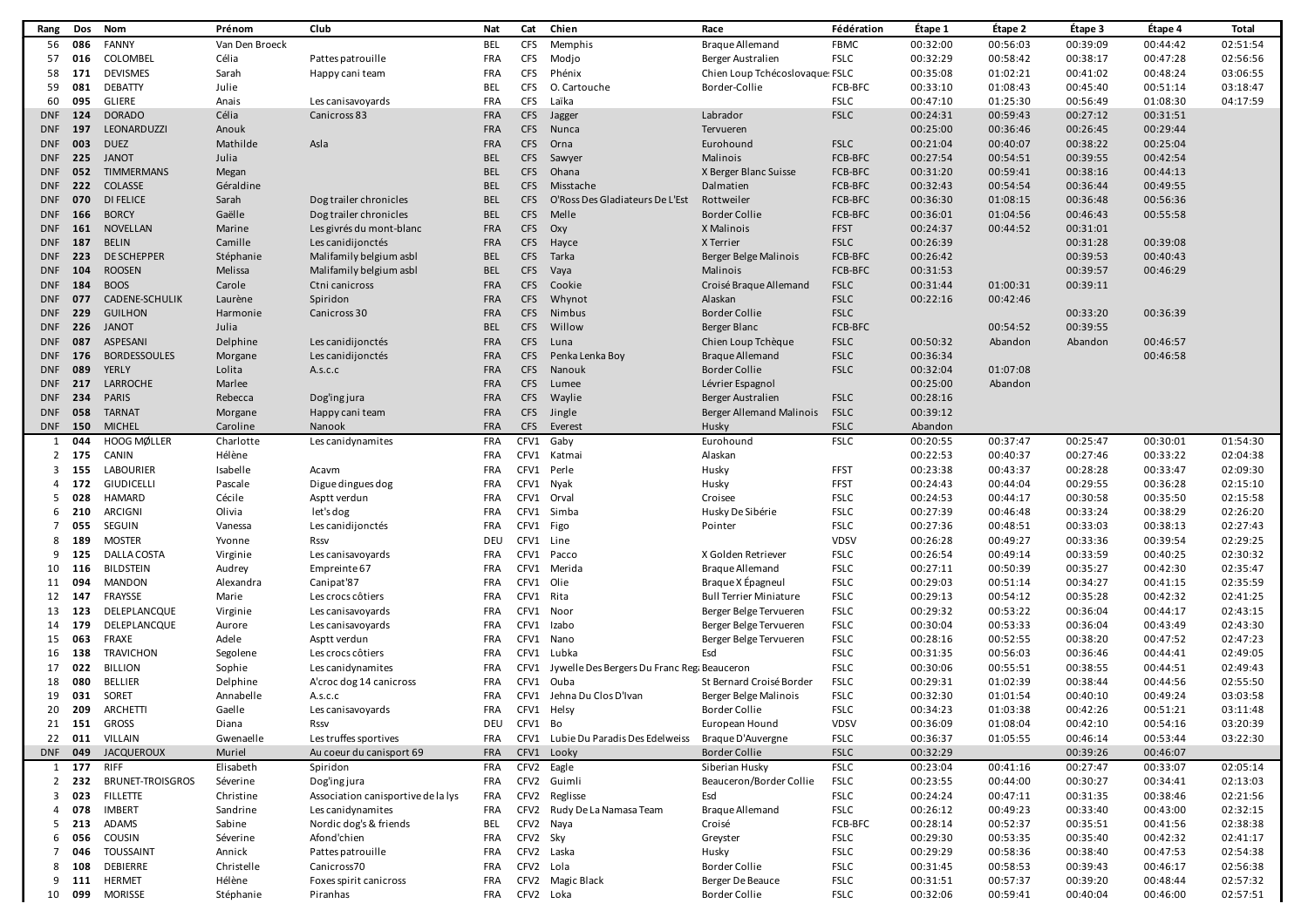| Rang           | Dos           | Nom              | Prénom           | Club                                         | Nat        | Cat        | Chien                             | Race                               | Fédération  | Étape 1  | Étape 2  | Étape 3  | Étape 4  | Total    |
|----------------|---------------|------------------|------------------|----------------------------------------------|------------|------------|-----------------------------------|------------------------------------|-------------|----------|----------|----------|----------|----------|
| 11             | 009           | LUTRINGER        | Dominique        | Spiridon                                     | FRA        |            | CFV2 Moka                         | X Border Colie                     | <b>FSLC</b> | 00:35:27 | 01:00:38 | 00:40:48 | 00:47:01 | 03:03:54 |
|                | 12 159        | <b>FORESTIER</b> | Sylvie           | Trophée des montagnes                        | <b>FRA</b> |            | CFV2 Smoking                      | Alaskan                            | <b>FSLC</b> | 00:34:16 | 01:02:57 | 00:41:36 | 00:50:22 | 03:09:11 |
|                | $1 \quad 129$ | <b>WACHS</b>     | Dominique        | Spiridon                                     | FRA        | CFV3 Nijit |                                   | S.Husky                            | <b>FSLC</b> | 00:22:38 | 00:39:54 | 00:27:41 | 00:32:17 | 02:02:30 |
|                | $2$ 112       | <b>MERCIER</b>   | Martine          | Spiridon                                     | <b>FRA</b> | CFV3 Oxy   |                                   | Setter Anglais                     | <b>FSLC</b> | 00:29:46 | 00:49:16 | 00:35:24 | 00:43:04 | 02:37:30 |
| $3^{\circ}$    | 158           | <b>FORESTIER</b> | Mylène           | Trophée des montagnes                        | <b>FRA</b> | CFV3       | Nebbia                            | <b>Bbs Croise Husky</b>            | <b>FSLC</b> | 00:30:25 | 00:55:53 | 00:37:17 | 00:44:01 | 02:47:36 |
|                | 1 065         | <b>HOOG</b>      | Mads             | Les canidynamites                            | FRA        | CHJ        | Prague                            | Eurohound                          | <b>FSLC</b> | 00:17:02 | 00:31:09 | 00:20:59 | 00:23:12 | 01:32:22 |
| $\overline{2}$ | 119           | <b>GALAND</b>    | Etahn            | Gard o dog                                   | <b>FRA</b> | <b>CHJ</b> | Rodeo                             | <b>Braque</b>                      | <b>FSLC</b> | 00:19:28 | 00:33:47 | 00:23:01 | 00:27:06 | 01:43:22 |
| 3              | 196           | BÉLOTTI          |                  | Asla                                         | <b>FRA</b> | <b>CHJ</b> |                                   | <b>Brague Allemand</b>             | <b>FSLC</b> | 00:20:06 | 00:35:18 | 00:23:48 | 00:29:10 | 01:48:22 |
|                |               | <b>LABOURIER</b> | Hugo             |                                              | <b>FRA</b> | <b>CHJ</b> | Apache                            |                                    | <b>FFST</b> | 00:22:39 | 00:43:38 |          | 00:34:14 | 02:08:32 |
| 4              | 157           |                  | Jules            | Acavm                                        |            |            | Pink                              | Husky                              |             |          |          | 00:28:01 |          |          |
| 5              | 061           | PAYET            | Nino             | Asptt verdun                                 | <b>FRA</b> | <b>CHJ</b> | Laika                             |                                    | <b>FSLC</b> | 00:28:37 | 00:47:14 | 00:33:46 | 00:39:06 | 02:28:43 |
| 1              | 062           | <b>ROUVIER</b>   | Valentin         | Trophée des montagnes                        | <b>FRA</b> | <b>CHS</b> | Sky                               | Greyster                           | <b>FSLC</b> | 00:16:46 | 00:27:42 | 00:19:53 | 00:22:48 | 01:27:09 |
|                | 2 035         | <b>DEPTULA</b>   | Adrien           | Asla                                         | <b>FRA</b> |            | CHS Raven.                        | Eurohound                          | <b>FSLC</b> | 00:16:59 | 00:29:30 | 00:20:07 | 00:23:11 | 01:29:47 |
| 3              | 097           | <b>GODFRIAUX</b> | Rémi             |                                              | <b>BEL</b> | CHS        | Lyra                              | <b>Berger Malinois</b>             | FCB-BFC     | 00:16:55 | 00:29:30 | 00:20:30 | 00:23:58 | 01:30:53 |
| 4              | 134           | <b>STOROJEV</b>  | Oleg             | Les lycans                                   | <b>FRA</b> | CHS        | Ouchka                            | Croisé Braque Allemand             | <b>FSLC</b> | 00:17:50 | 00:31:26 | 00:22:02 | 00:26:13 | 01:37:31 |
| 5              | 178           | DUCHADEAU        | Michael          | Les canipirates                              | <b>FRA</b> | CHS Oxo    |                                   | Alaskan                            | <b>FSLC</b> | 00:19:07 | 00:33:44 | 00:23:12 | 00:25:42 | 01:41:45 |
| 6              | 135           | <b>NICOLAS</b>   | Jonathan         | Canicross des monts                          | <b>FRA</b> |            | CHS Power                         | <b>Braque Allemand</b>             | <b>FSLC</b> | 00:20:03 | 00:33:55 | 00:23:01 | 00:27:09 | 01:44:08 |
| 7              | 140           | GROS             | <b>Baptiste</b>  | Ass canicross et traineau d'île de franc FRA |            | <b>CHS</b> | Loki                              | Border Collie/ Berger Austral FFST |             | 00:19:41 | 00:34:34 | 00:23:31 | 00:28:03 | 01:45:49 |
| 8              | 083           | THOUVENIN        | Patrick          | let's dog                                    | <b>FRA</b> | <b>CHS</b> | Peewee                            | Esd                                | <b>FSLC</b> | 00:19:30 | 00:35:34 | 00:23:42 | 00:27:54 | 01:46:40 |
| 9              | 036           | <b>DROUET</b>    | Maxime           | Canimordicus                                 | <b>FRA</b> | CHS        | Sanka                             | Border X Levrier                   | <b>FSLC</b> | 00:20:16 | 00:34:45 | 00:24:12 | 00:27:33 | 01:46:46 |
| 10             | 069           | CATINUS          | Sven             | Dog trailer chronicles                       | <b>BEL</b> |            | CHS Ecko                          | Husky X Berger                     | FCB-BFC     | 00:20:27 | 00:34:27 | 00:23:56 | 00:28:11 | 01:47:01 |
| 11             | 181           | <b>FOCQUEU</b>   | Jérémy           | Asla                                         | <b>FRA</b> | CHS        | Ouma Scott                        | Beauceron                          | <b>FSLC</b> | 00:20:20 | 00:35:05 | 00:23:59 | 00:28:23 | 01:47:47 |
| 12             | 101           | PEIGNON          | Baptiste         | Piranhas                                     | <b>FRA</b> |            | CHS Nuts                          | Greyster                           | <b>FSLC</b> | 00:20:33 | 00:35:51 | 00:24:23 | 00:28:13 | 01:49:00 |
| 13             | 188           | SEGUIN           | Lucien           | Les canidijonctés                            | <b>FRA</b> |            | CHS Rhéa                          | Malinois                           | <b>FSLC</b> | 00:20:15 | 00:36:44 | 00:25:22 | 00:28:48 | 01:51:09 |
| 14             | 201           | <b>BERTAUX</b>   | Thomas           | Asptt tours running-triathlon et canic FRA   |            | <b>CHS</b> | Novak                             | Husky De Sibérie                   | <b>FSLC</b> | 00:20:53 | 00:36:29 | 00:25:26 | 00:28:41 | 01:51:29 |
| 15             | 043           | <b>DEPRET</b>    | Clement          | Les canidijonctés                            | <b>FRA</b> |            | CHS Nash                          | Braque De Weimar                   | <b>FSLC</b> | 00:21:26 | 00:36:13 | 00:25:41 | 00:30:27 | 01:53:47 |
| 16             | 053           | LOMMEL           | Thomas           |                                              | <b>BEL</b> | CHS Niki   |                                   | Esd                                | FCB-BFC     | 00:20:21 | 00:38:08 | 00:26:07 | 00:30:13 | 01:54:49 |
| 17             | 057           | <b>BROUSSET</b>  | Frédéric         | Canimordicus                                 | <b>FRA</b> | CHS        | Orna                              | X Labradors                        | <b>FSLC</b> | 00:21:33 | 00:36:21 | 00:27:10 | 00:30:36 | 01:55:40 |
| 18             | 040           | <b>BOUCHER</b>   | Thomas           | Dirty paws                                   | <b>FRA</b> | CHS        | Rover                             | Berger Allemand                    | <b>FSLC</b> | 00:21:27 | 00:38:35 | 00:26:22 | 00:29:52 | 01:56:16 |
| 19             | 231           | <b>BARIOD</b>    | Mickael          | Dog'ing jura                                 | <b>FRA</b> |            | CHS Lucky                         | Hound                              | <b>FSLC</b> | 00:21:20 | 00:38:32 | 00:26:24 | 00:30:36 | 01:56:52 |
| 20             | 115           | <b>MERCERY</b>   | Benjamin         | Doggy run and bike 80                        | <b>FRA</b> | CHS        | Piotte                            | <b>Border Collie</b>               | <b>FSLC</b> | 00:21:54 | 00:39:10 | 00:26:03 | 00:30:33 | 01:57:40 |
| 21             | 113           | <b>BEAL</b>      | Christophe       | Vélociraptors                                | <b>FRA</b> | CHS        | Sanaa                             | European Sleedog                   | <b>FSLC</b> | 00:22:37 | 00:40:05 | 00:25:31 | 00:29:33 | 01:57:46 |
| 22             | 084           | <b>DUCROT</b>    | Lilian           |                                              | <b>FRA</b> | <b>CHS</b> | Jeen                              | Alaskan                            | <b>FSLC</b> | 00:22:25 | 00:38:23 | 00:26:16 | 00:31:58 | 01:59:02 |
| 23             |               | <b>BOURDIN</b>   |                  | Happy cani team                              | <b>FRA</b> |            |                                   |                                    | <b>FSLC</b> |          |          |          | 00:30:51 | 01:59:23 |
|                | 139           | LE DÛ            | Florian          | A.s.c.c                                      |            | CHS        | Pongo                             | <b>Border Collie</b>               |             | 00:22:19 | 00:40:02 | 00:26:11 |          |          |
| 24             | 098           |                  | Pierre-Alexandre | Ebroï'chiens cani team 27                    | FRA        | <b>CHS</b> | Pharos                            | Sibérian Husky                     | <b>FSLC</b> | 00:20:57 | 00:42:11 | 00:26:03 | 00:30:58 | 02:00:09 |
| 25             | 121           | <b>DORIN</b>     | Forent           | Canimoove 17                                 | <b>FRA</b> | CHS        | Pako                              | <b>Border Collie</b>               | <b>FSLC</b> | 00:22:00 | 00:39:10 | 00:29:26 | 00:30:14 | 02:00:50 |
| 26             | 054           | LEGRAND          | Maxime           | Asptt verdun                                 | <b>FRA</b> | CHS        | Igor                              | <b>Epagneul Breton</b>             | <b>FSLC</b> | 00:22:51 | 00:39:40 | 00:27:13 | 00:31:21 | 02:01:05 |
| 27             | 037           | ALBASSER         | Emmanuel         | Asptt verdun                                 | <b>FRA</b> | CHS        | Ragnar                            | Husky Sibérien                     | <b>FSLC</b> | 00:21:54 | 00:40:40 | 00:27:29 | 00:31:39 | 02:01:42 |
| 28             | 146           | CAILLOT          | Flavien          | Les canidijonctés                            | FRA        | CHS        | Lexy                              | Malinois                           | <b>FSLC</b> | 00:24:12 | 00:40:55 | 00:26:43 | 00:30:20 | 02:02:10 |
| 29             | 068           | <b>NOREILS</b>   | Jeremy           | let's dog                                    | <b>FRA</b> | <b>CHS</b> | Looping                           | <b>Border Collie</b>               | <b>FSLC</b> | 00:23:18 | 00:41:17 | 00:27:28 | 00:32:39 | 02:04:42 |
| 30             | 145           | <b>GUILLASO</b>  | Pierrick         |                                              | <b>FRA</b> | <b>CHS</b> | Rebelle De La Vallée De L'Or Bleu | Husky De Sibérie                   |             | 00:23:42 | 00:40:53 | 00:28:42 | 00:32:47 | 02:06:04 |
| 31             | 085           | <b>SCHMIT</b>    | Romain           | let's dog                                    | <b>FRA</b> | <b>CHS</b> | Rocky                             | Croisé Border                      | <b>FSLC</b> | 00:22:53 | 00:40:40 | 00:27:57 | 00:35:29 | 02:06:59 |
| 32             | 186           | PREVOTEAU        | Pierre           | Les canidijonctés                            | <b>FRA</b> |            | CHS Raise                         | Malinois                           | <b>FSLC</b> | 00:23:27 | 00:41:24 | 00:29:10 | 00:33:19 | 02:07:20 |
| 33             | 047           | SOUTY            | Guillaume        | Les canisavoyards                            | <b>FRA</b> |            | CHS Reïka                         | Berger Belge Malinois              | <b>FSLC</b> | 00:23:51 | 00:42:40 | 00:29:08 | 00:34:12 | 02:09:51 |
| 34             | 182           | LORGNIER         | Thibaut          | Canisportifs d'la yaute                      | <b>FRA</b> | CHS        | Rimsky                            | Braque De Weimar                   | <b>FSLC</b> | 00:24:51 | 00:42:17 | 00:30:10 | 00:35:18 | 02:12:36 |
| 35             | 168           | SOCQUET          | Pierre-Olivier   | Les givrés du mont-blanc                     | <b>FRA</b> | CHS        | Rooibos                           | Husky X Groenlandais               | <b>FFST</b> | 00:24:05 | 00:43:21 | 00:30:11 | 00:35:18 | 02:12:55 |
| 36             | 008           | <b>BOUREZ</b>    | Jérémy           | Canipat'87                                   | <b>FRA</b> | <b>CHS</b> | Phénix                            | X Berger                           | <b>FSLC</b> | 00:24:05 | 00:46:12 | 00:29:25 | 00:35:24 | 02:15:06 |
| 37             | 167           | <b>GEFFARD</b>   | Romain           | Les accro'pattes                             | <b>FRA</b> | <b>CHS</b> | Misco                             | Berger Australien                  | <b>FSLC</b> | 00:25:22 | 00:46:41 | 00:29:20 | 00:35:53 | 02:17:16 |
| 38             | 215           | <b>THEVENON</b>  | Roland           | Empreinte 67                                 | <b>FRA</b> | <b>CHS</b> | Petra                             | Esd                                | <b>FSLC</b> | 00:24:40 | 00:46:27 | 00:30:12 | 00:36:39 | 02:17:58 |
| 39             |               | 075 SACHS        | Guenael          | Happy cani team                              | FRA        | CHS Mac    |                                   | Sleddog                            | <b>FSLC</b> | 00:24:55 | 00:45:52 | 00:31:15 | 00:37:28 | 02:19:30 |
| 40             | 141           | <b>JACOT</b>     | Yohann           |                                              | <b>FRA</b> |            | CHS Pasco                         | Berger Allemand                    |             | 00:26:13 | 00:47:05 | 00:30:56 | 00:36:07 | 02:20:21 |
| 41             | 042           | CHEVALIER        | Martial          | Association canisportive de la lys           | FRA        |            | CHS Sölna                         | Malamute D'Alaska                  | FSLC        | 00:27:27 | 00:48:24 | 00:35:18 | 00:39:05 | 02:30:14 |
| 42             | 206           | YAYGIR           | Doran            | Piranhas                                     | FRA        | CHS Nala   |                                   | Berger Australien                  |             | 00:27:23 | 00:50:24 | 00:34:20 | 00:40:35 | 02:32:42 |
| <b>DNF</b>     | 216           | SEMROUNI         | Yanis            | let's dog                                    | <b>FRA</b> |            | CHS Pepsy                         | Berger Belge Malinois              | <b>FSLC</b> | 00:22:54 | 00:39:45 | 00:28:56 |          |          |
| <b>DNF</b>     | 212           | <b>VINET</b>     | Nathan           | Afond'chien                                  | <b>FRA</b> |            | CHS Aragorn                       | Greyster                           | <b>FSLC</b> | 00:32:42 |          | 00:25:13 | 00:29:47 |          |
| <b>DNF</b>     | 103           | PARELLO          | Angelo           | Malifamily belgium asbl                      | <b>BEL</b> |            | CHS Targo                         | Malinois                           | FCB-BFC     | 00:31:50 |          | 00:34:09 | 00:48:03 |          |
| <b>DNF</b>     | 207           | SIMON            | Sébastien        | Les canipirates                              | <b>FRA</b> | CHS Gaïa   |                                   | Berger créole                      | <b>FSLC</b> | 00:24:40 | 00:43:47 | 00:29:06 | Abandon  |          |
| <b>DNF</b>     | 128           | <b>DORADO</b>    | Anthony          | Canicross 83                                 | <b>FRA</b> |            | CHS Maoh                          | Croise Husky                       | <b>FSLC</b> |          |          | 00:30:38 | 00:35:53 |          |
|                |               |                  |                  |                                              |            |            |                                   |                                    |             |          |          |          |          |          |
| 1              | 029           | BÉLOTTI          | Pascal           | Asla                                         | FRA        | CHV1 Hégé  |                                   | Alaskan                            | <b>FSLC</b> | 00:17:49 | 00:31:39 | 00:22:32 | 00:25:52 | 01:37:52 |
| $\overline{2}$ | 051           | <b>ICARD</b>     | David            | Les canisavoyards                            | FRA        |            | CHV1 Hadès                        | Labrador X                         | <b>FSLC</b> | 00:18:53 | 00:34:45 | 00:23:43 | 00:28:03 | 01:45:24 |
|                |               | 3 102 ROLLAND    | Antoine          | let's dog                                    | FRA        |            | CHV1 Shadow                       | X Indian Dog                       | <b>FSLC</b> | 00:19:58 | 00:35:34 | 00:24:23 | 00:29:17 | 01:49:12 |